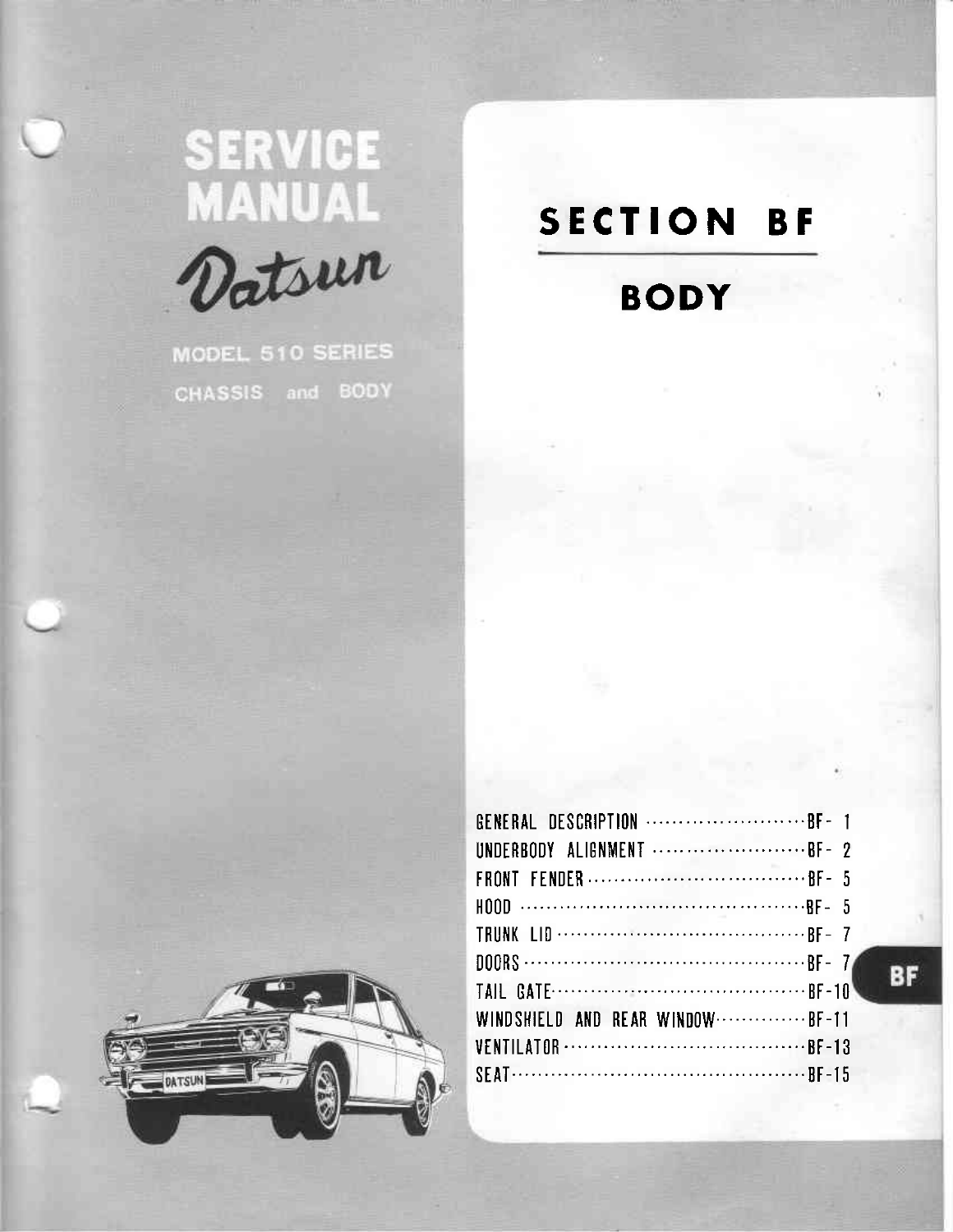# **GENERAL DESCRIPTION**

**BODY** 

### Body construction

I

 $\overline{\phantom{a}}$ 

i

l

tt

The body used on the 510 series is an integral. all steel welded structure, commonly known as "unitized" body construction. The overall rigidity of the body is drawn from each of the individual components which, when welded together, comprise the body shell assembly. Panels forming the underbody area incorporate attachment provisions for the power train and the suspension systems. These panels, therefore, contribute greatly to the strength of the body assembly.



Fis. BF-1 510 Senes body structure (sedan)



Fig. BF-2 510 Series body structure (wagon)

### Body repairs

Replacement of damaged body parts by new ones proves to be more convenient in many cases than attempting repairs. Therefore, all body components crushed or distorted in accidents are provided with replacements for repair purposes. The list of these items appears in the body parts catalog. Small sections may be cut out from the new part when the nature of the damage does not call for the replacement of the whole part.

It should be kept ir mind that the purpose of body repair is not only the reshaping of the car to its original appearance but, to restore the car to its original sturdiness. It is self-evident that if the repair has been made with only the aim of masking the body work, weak spots are apt to develop in time, which might adversely affect the car's sturdiness and riding safety.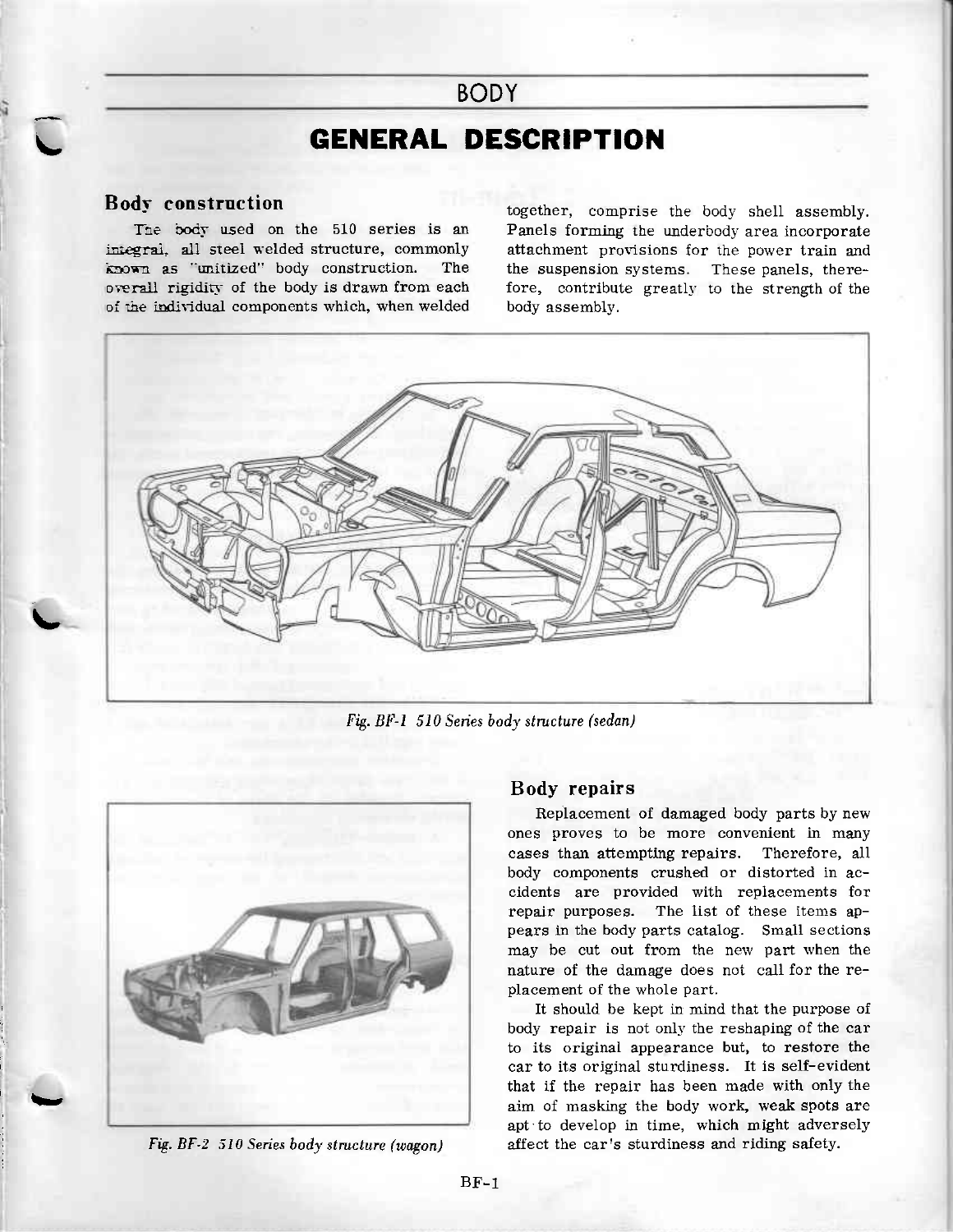# UNDERBODY ALIGNMENT

# CONTENTS

| UNDERBODY GENERAL SERVICE                                              |      |
|------------------------------------------------------------------------|------|
| INFORMATION                                                            | BE-2 |
| ALIGNMENT CHECKING                                                     |      |
| PROCEDURE-<br>the company of the company of the company of the company | BE-2 |

# UNDERBODY GENERAL SERVICE INFORMATION

Since each individual underbody component contributes directly to the overall strength of the body, it is essential that proper welding, sealing and rust-proofing techniques be observed during service operations. Underbody components should be rust-proofed, whenever body repair operations destroy or damage the original rust-proofing.

When rust-proofing critical underbody components, it is essentiai that a good quality type air dryprimer be used such as corrosion resistant zinc chromate. It is not advisable to use combination type primer surfacers.

# ALIGNMENT CHECKING PROCEDURE

The underbody is comprised of the firewall panel, the floor panel and cross braces, floor side rails and inner and outer rocker panels. The underbody is an all welded construction.

Misalignment in the underbody can affect the alignment of the front fenders, doors, trunk lid and windows, and also the station wagon tail gate and rear body opening. Most important, however, underbody misalignment can influence the suspension system, thereby causing many of the problems that arise from suspension misalignment. It is essential that underbody alignment be within the specified dimensions given in Fig. BF-3.

In the event of collision damage, it is important that underbody alignment be thoroughly checked and if necessary, realigned to the specified dimensions.

There are many tools that may be employed to correct collision damage such as frame straightening machines, external pulling equipment and other standard body jacks and tools.

| BODY TRAM GAUGF                                 | BF-2 |
|-------------------------------------------------|------|
| PRINCIPI ES OF TRAMMING<br>-------------------- | BF-2 |
| CAR PREPARATION                                 | BE-3 |
| TRAMMING SEOUFNCE                               | BE-3 |

v'

l.

\ri

To assist in checking alignment of the underbody components, repairing minor underbody damage or locating replacement parts, the following underbody dimensions and alignment checking information is presented-

# BODY TRAM GAUGE

An aceurate method for determining the aligrment of the underbody is a measuring  ${\rm tram}$  gauge. The  ${\rm tram}$  gauge  ${\rm required}$  to  ${\rm per-}$ form all recommended measuring checks must be capable of extending to a length of 2,320 mm  $(91$  in.). At least one of the vertical pointers must have a maximum reach of 430 mm (1? in. ).

Horizontal dimensions shown in the center portion of Figure BF-3 are calculated on a plane parallel to the underbody.

Precision measurements can be made only if the tram gauge is properly adjusted so as to remain parallel to the plane of the underbody during measuring operations.

A proper tramming tool is essential for analyzing and determining the extent of collision miselignment present in the underbody construction.

# PRINCIPLES OF TRAMMING

In the center portion of Figure BF-3 all reference locations shown are symmetrical about<br>the center-line of the vehicle. For example, the center-line of the vehicle. when performing a cross-check ofthe body floor panel dimensions (Fig. BF-3) the diagonal measurement should be the same in both directions. Cross checking operations are used to determinethe relationship between two locations on the underbodv.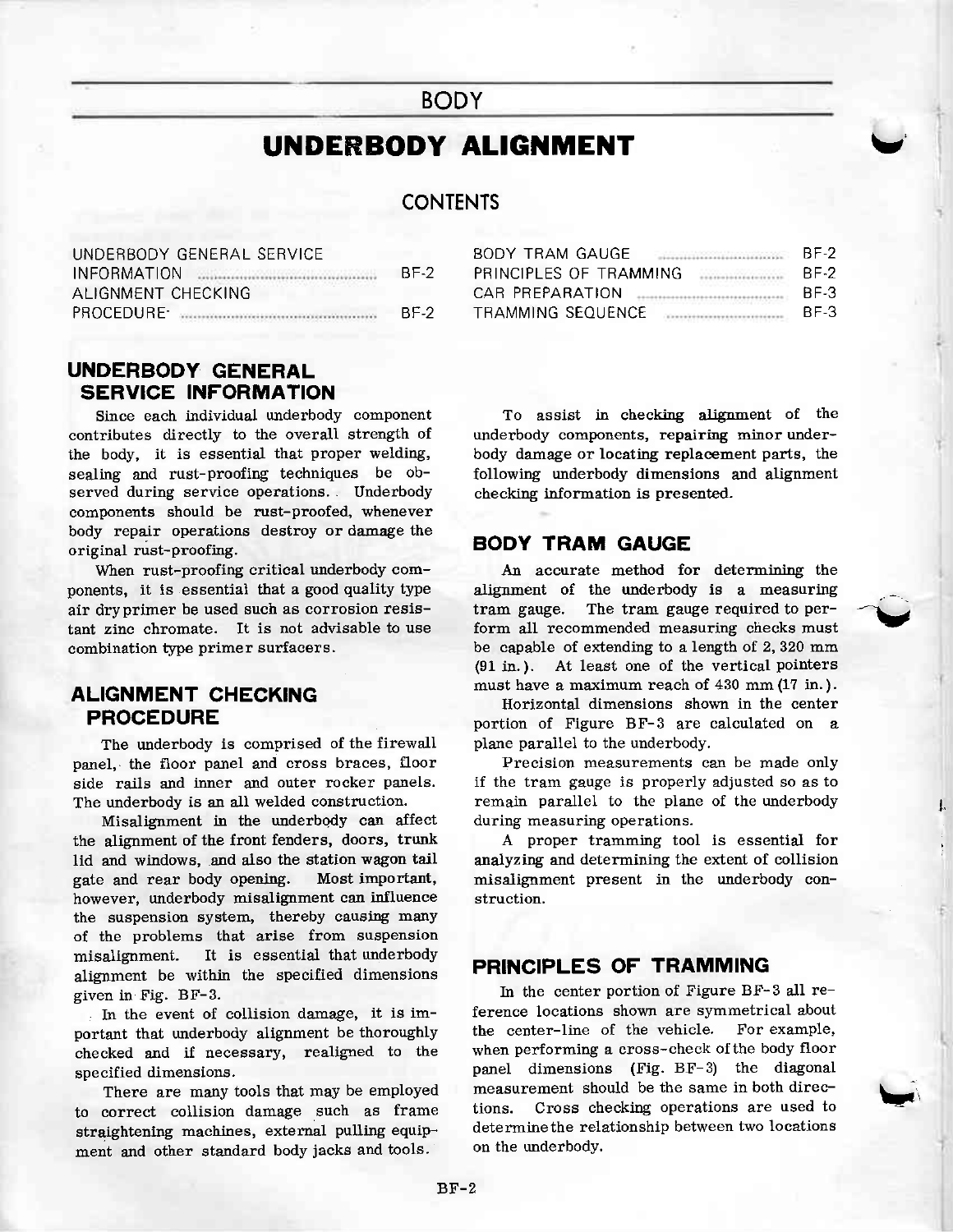To measure the distance accurately between any two reference points on the underbody, two specifications are required:

- a. The horizontal dimension between the two points to be measured.
- b. The vertical dimension from the datum line to the points to be measured. As an example, the diagonal measurement (calculated on a horizontal plane) between reference points of dimension line L shown in Figure BF-3 is  $959.2$  mm  $(35.94$  in.). The specifications from the datum line have a vertical height difference of 53 mm (2.05 in.) between the forward location of dimension "L" {at vertical dimension  $28$  mm  $(1.1$  in.) } and the rearward location of dimension "L" { at vertical dimension  $25 \text{ mm } (0.98 \text{ in.})$ . The vertical pointer used at the forward location should be positioned so as to extend 53 mm (2.08 in.) further from the tram bar than the pointer used at the rearward location. With the proper settings the tram bar will be on a plane parallel to that of the body. The exception to this would be when one of the reference locations is included in the misaligned area, then the parallel plane between the body and the tram bar may not prevail. After completion of the repairs, the tram gauge should be set at the specified dimension to check the accuracy of the repair operation.

### **CAR PREPARATION**

Preparing the car for the underbody alignment check involves the following.

1. Place the car on a level surface.

2. The weight of the car should be supported at the wheel locations.

3. A visual damage inspection should be made to eliminate needless measuring. Obviously damaged or misaligned areas can often be located by sight.

### **TRAMMING SEQUENCE**

The tramming sequence will vary depending upon the nature and location of the misaligned Prior to performing any tramming area. operation, the accuracy of reference points to be used must be determined. A measurement that originates from a reference point which is included in a damaged area will produce untrue results and confuse the evaluation of the underbody condition. Unlike the conventional type of frame design, the unitized type of body construction seldom develops the condition of "diamond" in the floor pan area as a result of front or rear end collisions. Therefore, underbody alignment checking can usually originate from the body floor pan area. If inspection indicates that these locations have been disturbed and are not suitable for measuring, one of the undamaged suspension locations should be used as a beginning reference point. If a rare situation should exist where all of these locations are not suitable as reference points, repair operations should begin with the body floor pan area. All other underbody components should be aligned progressively from this area.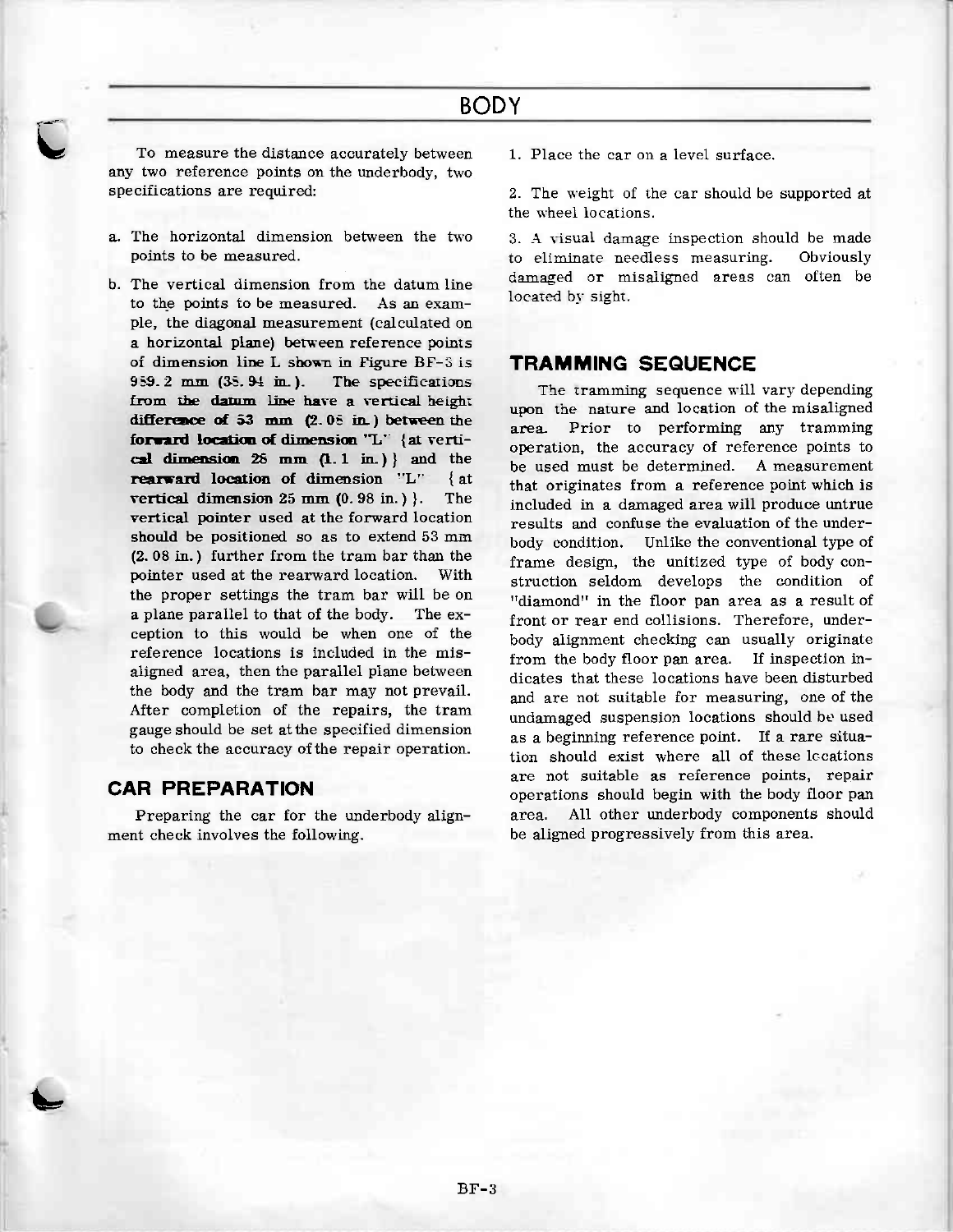

Fig. BF-3 Body alignment check points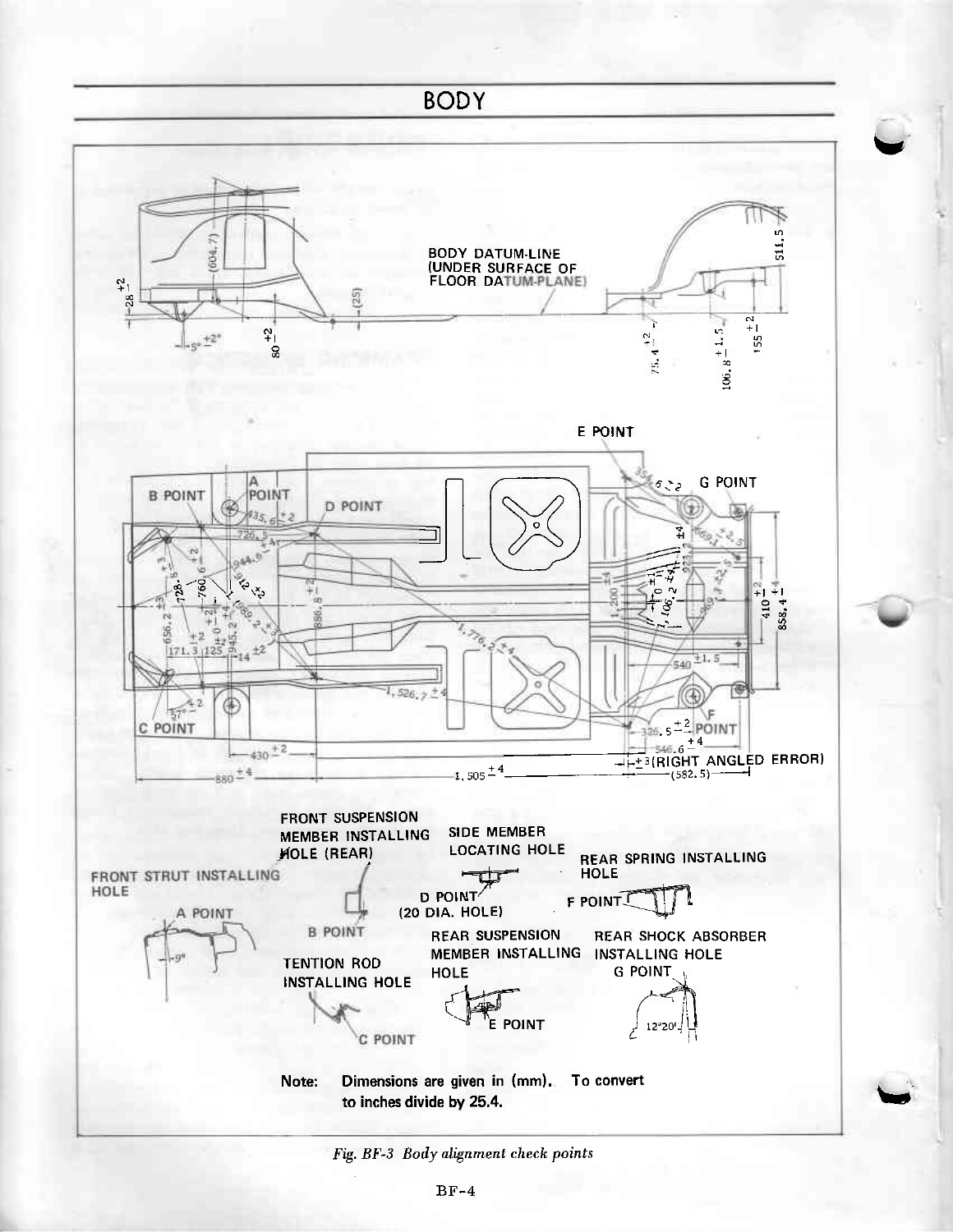# **FRONT FENDER**

# Removal and installation

1. Remove the radiator grill, head light and head light finisher.

2. Remove all bolts securing the fender and then remove the fender.

Installation of the fender is the reversal of the procedure given for removal.



Fig. BF-4 Removing the fender

# **HOOD**

### Removal and installation

1. Open hood and place a protective cover over the front fenders to prevent damage to painted areas.

2. Scribe (pencil) the location of the hinge straps on under surface of hood.

3. Replace the bolts attaching the hinge to the hood. With the ajd of a helper remove the bood.



Fig. BF-5 Removing the hood

4. Using screw driver as shown in Figure BF-6' remove the hood support rod from the support bracket.



Fig. BF-6 Removing the hood support rod

Installation of the hood is the reversal of the procedure given for removal. However, align the hinges within the scribe marks.

### Adjust ment

To adjust the hood release the hinge attaching bolts and move the hood to the desired position. After the adjustment has been made tighten the hinge bolts.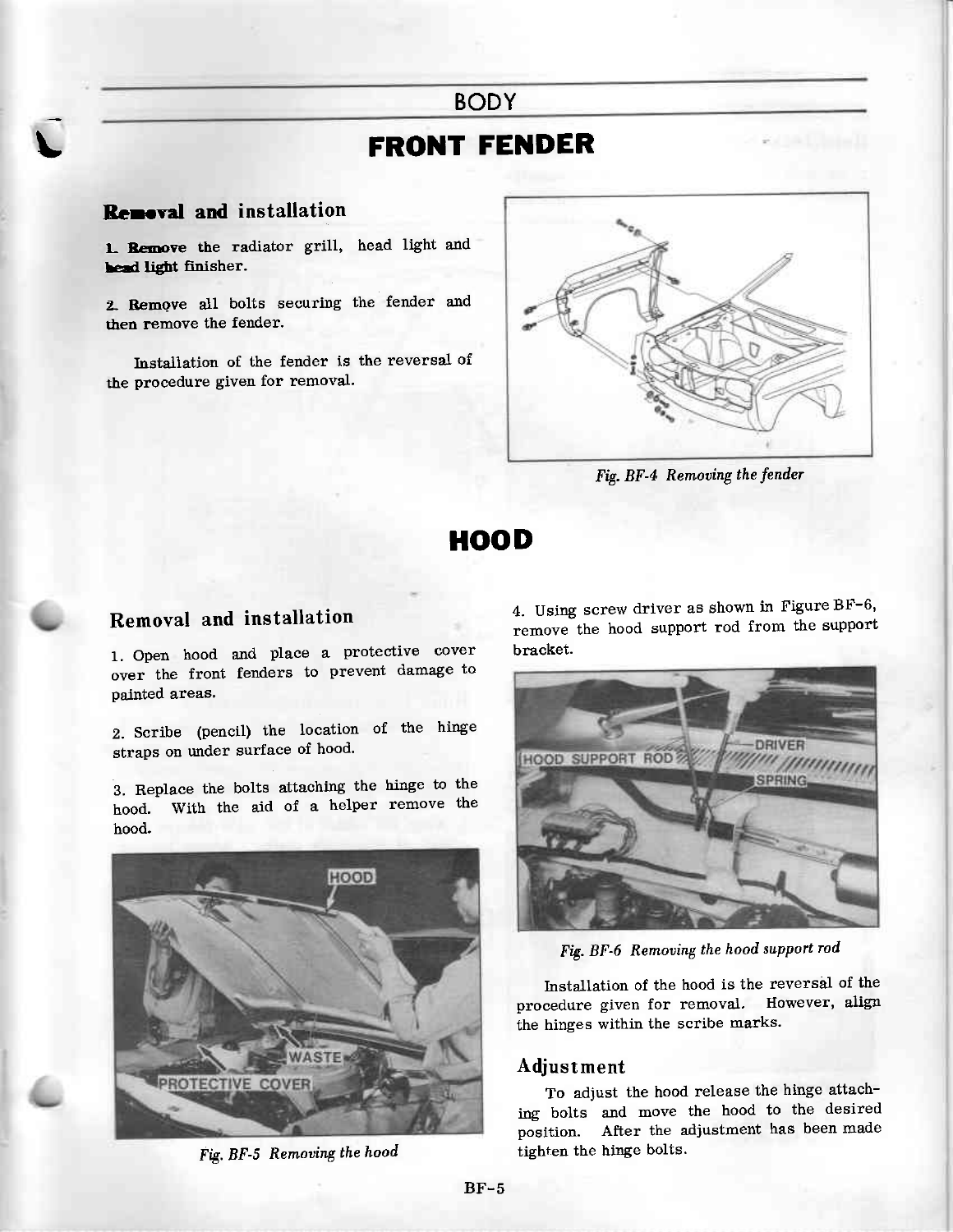# Hood lock removal contains the contract of the contract of the contract of the contract of the contract of the contract of the contract of the contract of the contract of the contract of the contract of the contract of the

1. Remove the radiator grill and release the female hood lock attaching bolt.



Fig. BF-7 Hood locking mechanism

2. Remove remote control cable from female hood lock.

3. Release the setscrews attaching the hood lock control to the dash side trim then puII out the cable toward the driver's seat (See Fig. BF-8).



Fig. BF-8 Removing the hood lock control

4. The hood lock male can be removed by unscrewing the attaching bolts.

# Hood lock installation and adjustment

Installation of the hood lock is the reversal of the procedure given for removal noting the following points.

V

U

1. Aligr the center of the male plunger to the center of the guide plate. Adjust the male plunger as shown in Figure BF-g.



Fig. BF-9 Adjusting male plunger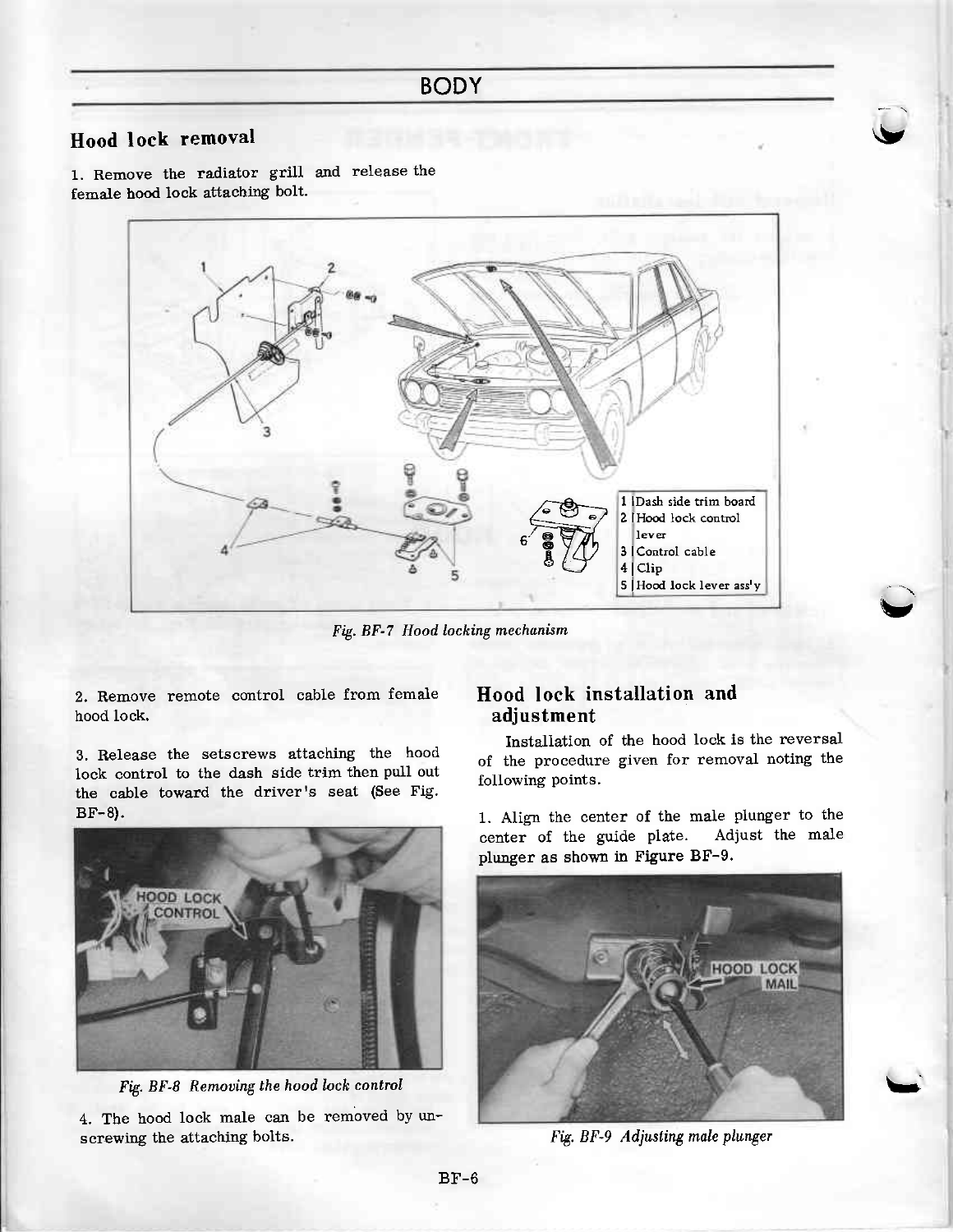# **TRUNK LID**

# Removal and installation

1. Open trunk lid and place a cover over the rear fenders and rear panel to protect them against damage to painted area.

2. With the aid of a helper, remove the trunk Ind attaching bolts and remove trunk lid (See Fig. BF-10).



Fig. BF-10 Removing trunk lid

# Torsion bar removal and adjustment

1. Remove torsion bar fixing wire then using a screw driver as shown Figure BF-10 remove the torsion bar.



Fig. BF-11 Removing the torsion bar

2. The tension of the torsion bar can be adjusted by changing the location of the bar with the use of a screw driver.

# **DOORS**

# **CONTENTS**

| DESCRIPTION              | BF-9 |
|--------------------------|------|
| DOOR GLASS AND REGULATOR |      |
| REMOVAL AND INSTALLATION | BE-9 |

| DOOR LOCK REMOVAL AND |      |
|-----------------------|------|
| INSTALI ATION.        | BE-9 |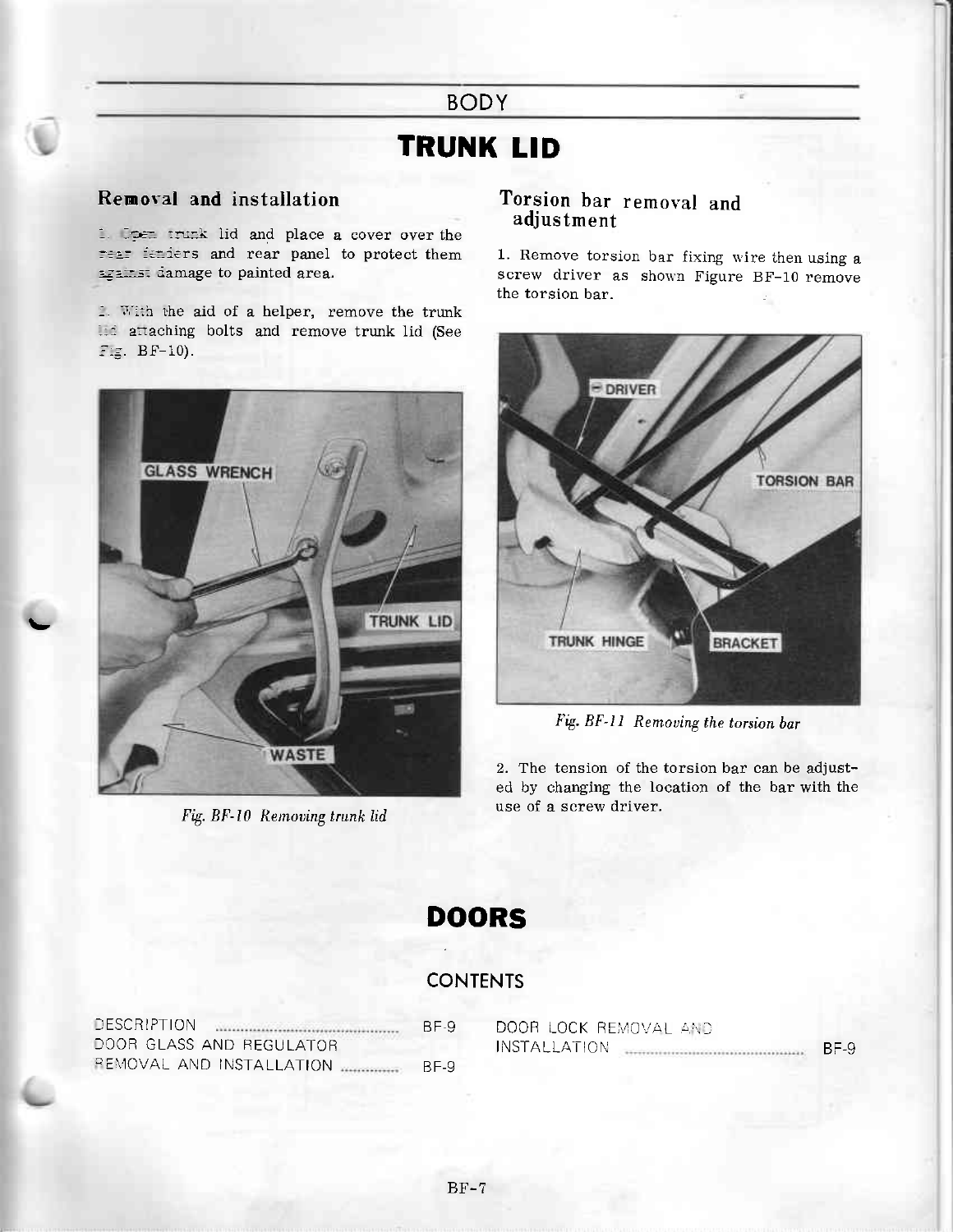

Fig. BF-12-a Door lock mechanism



Fig. BF-12-b Window regulator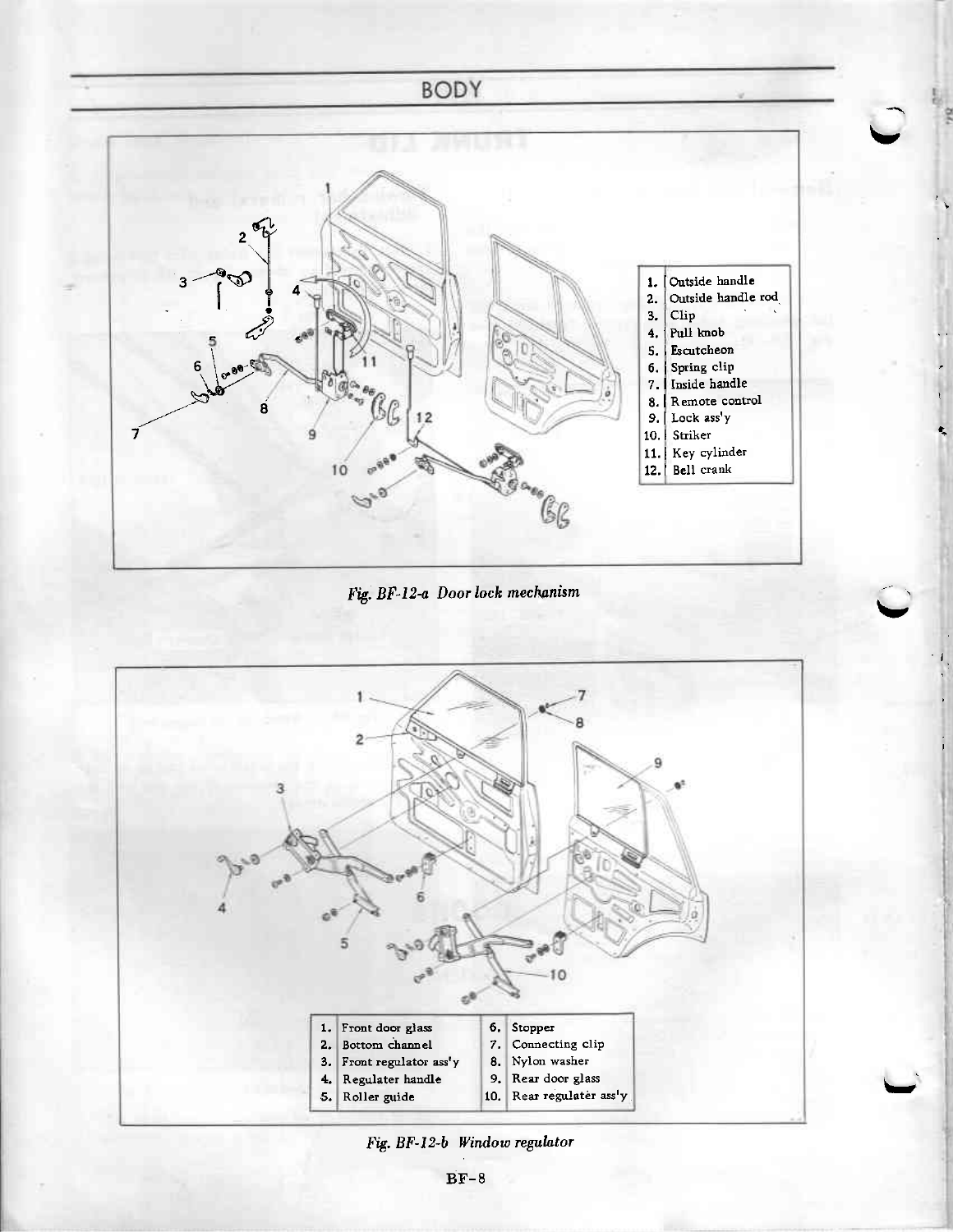### **DESCRIPTION**

N

The door is locked by pushing the inside handle down.

The remore control Iink which connects the inside handle to the lock is a pushing type, therefore the door lock will not release in the event of a collision.

The remote control link, remote control and door knob link are so situated that they are easily accessible for repair and inspection purposes.

The window regulator is a double arm X' type connected to the glass bottom channel with a single pin.

The difference between the traces of the curved glass and the regulator is avoided by the deflection of the regulator arm.

# DOOR GLASS AND REGULATOR REMOVAL AND INSTALLATION

1. Remove door trim assembly and detach the inner panel water sealing screen.



 $Fig. BF-13$  Front door showing remote control linh

2. Lower window glass. Remove the pin attaching the sub arm to window glass bottom chamel.

3. Remove the guide channel attaching nuts. Slide off guide channel from regulator sub arm ro11er.

4. Remove fixing bolts securing the regulator and allow the regulator to drop. The regulator main arm roller wiII still be attached to the window glass bottom guide channel.

5. Raise the window glass and slide the regulator main arm roller off the glass bottom channel. Remove the regulator as shown in Figure BF-14.



Fig. BF-14 Removing the regulator

6. Take the glass out of the glass run channel and pu11 the glass out at an angle (See Fig. BF-15).



Fig. BF-15 Removing window glass

To install glass and regulator reverse the procedure given for removal.

# DOOR LOCK REMOVAL AND INSTALLATION

1. Remove glass run channel as shown in Figure BF-16.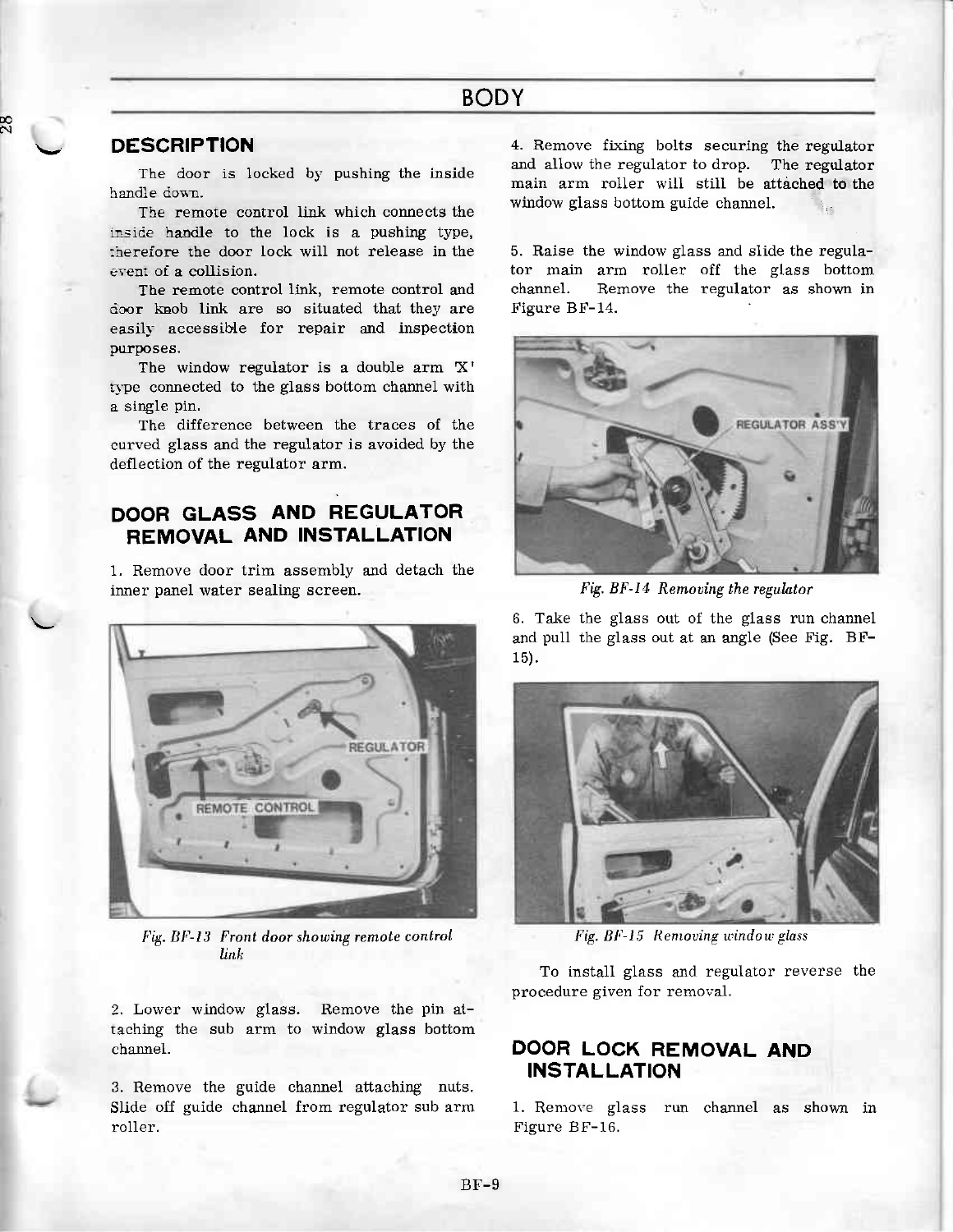

Fig. BF-16 Removing glass run channel

2. Remove inside lock knob.

3. Unscrew the three door lock retaining screws and the two remote control retaining screws. Then remove the remote control assembly.



Fig. BF-17 Remooing remote control

Y

**TAIL GATE** 



Fig. BF-18 TaiJ gate hinge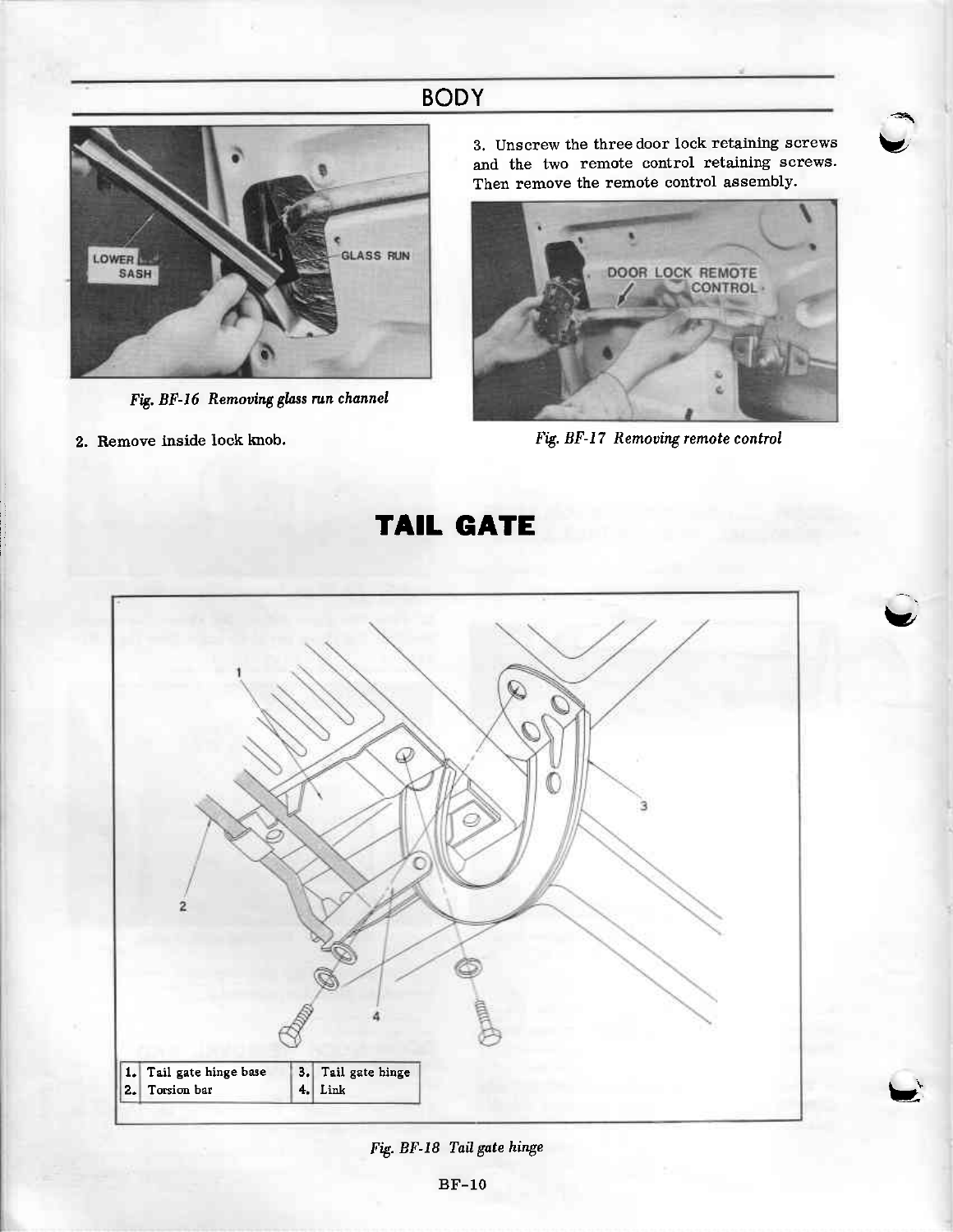# Rernoval

t

1. Remove the tail gate trim cover.



Fig. BF-19 Torsion bar removal lever

2. Remove tail gate torsion springs by using a lever as shown in Figure BF-19 and 20.



Fig. BF-20 Removing torsion bar

3. Place protective cover on the roof to prevent damage to the painted area.

4. Remove tail gate fixing screws then detach tail gate from body.

Installation of the tail gate is the reversal of the procedure given for removal.

# WINDSHIELD AND REAR WINDOW

### **CONTENTS**

F EMOVAL BF.1 1 INSTA L LATION BF-12

### REMOVAL

tg

1. Place a protective cover over the hood, front fenders, instrument panel and front seat.

- 2. Remove rear view mirror support.
- 3. Remove windshield wiper arm assembly.

4. On inside of body, loosen the lip of the rubber channel from spot welded flaage along the top and sides of windshield opening. With the palm of the hand, apply pressure to glass near edge. At the same time use a blunt putty knife or other suitable tool and carefully assist rubber channel over spot welded flange.

5- After wirdshield rubber channel is free from spot welded flange, with aid of helper, carefully WATERLEAK CORRECTION ........................ BF-12

lift windshield assembly from body opening and place it on a protected bench.



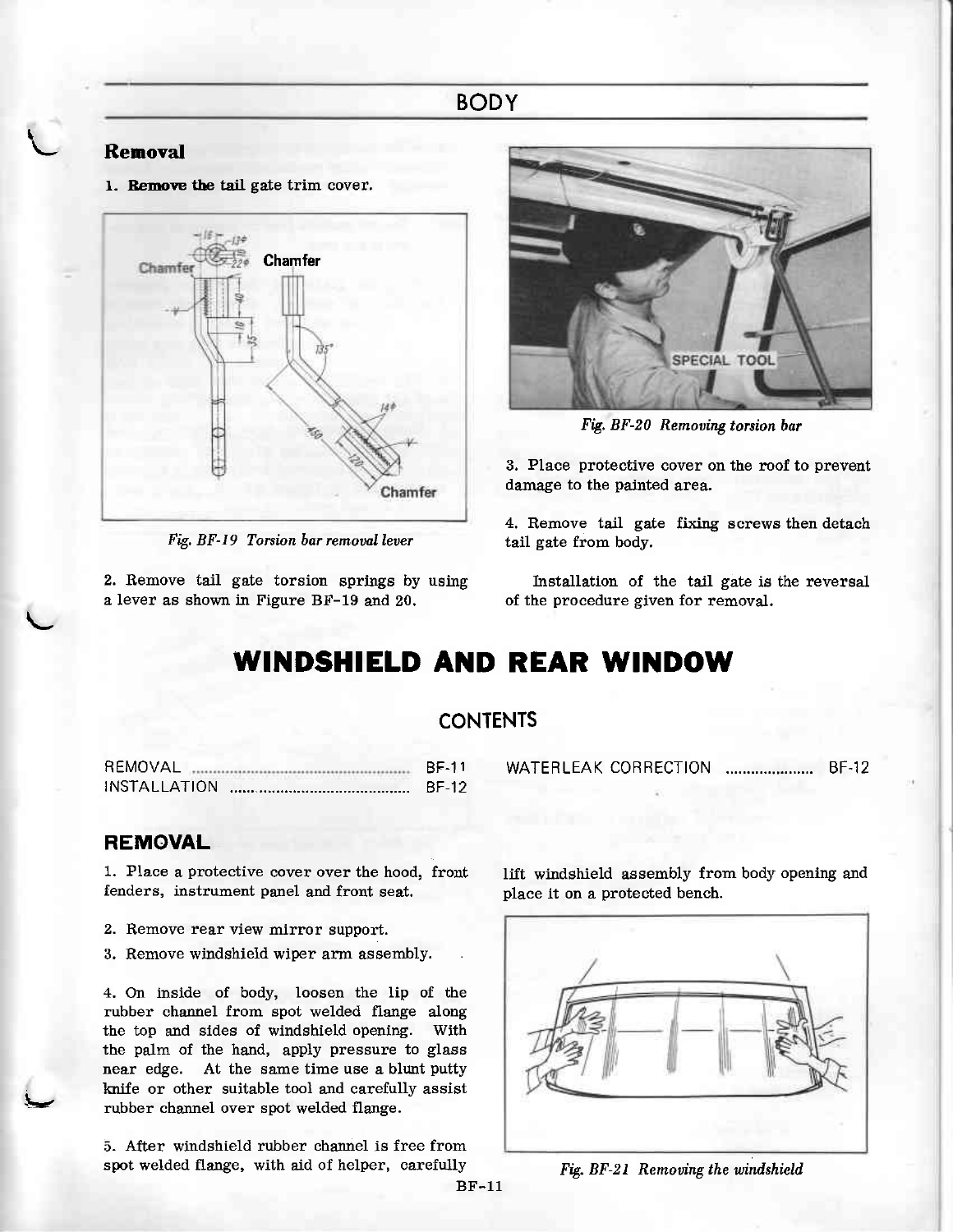Note: The windshield chrome moldings are installed in the rubber channel and should be removed prior to removing rubber channel from the alass.

# INSTALLATION

It is important that the body windshield opening be checked thoroughly before installation of the replacement windshield glass. The procedure below outlines the method which may be used to check the windshield opening.

1. Check windshield rubber channel for anv irregularities.

2. Clean off old sealer around windshield opening and check entire body opening flange for any irregularities.

3. With the aid of an helper carefully position replacement glass on windshield opening.

Note: Care should be exercised to make certain glass does not strike body metal during installation. Edge chips can lead to future breaks.

4. With windshield glass supported and centered in body opening check relationship of glass to body opening around entire perimeter of glass.

a. The inside surface of the glass should compeltely contact the spot welded flange.

b. The curvature of the glass should be uniform to that of the body opening.

5. Mark any sections of body to be reformed. Remove glass and reform opening as required.

6. Install windshield.

a. Clean out old sealer in glass cavity of windshield rubber channel and around base of rubber channel,

b. Install rubber chamel to glass.

c. Insert a strong cord in the groove of the rubber channel where the spot welded flange fits.

Tie ends of cord and tape to inside surface of glass at bottom center of glass.

d. With the aid of an helper, carefully position and center windshield assembly in body opening.

Note: Do not position glass by tapping or hammering at any time,

e. When the glass and chamel are properly positioned in opening, slowly pul1 ends of cord, starting at lower center of windshield to seat lip of rubber chamel over spot welded flange. Cord should be pu11ed first across bottom of windshield, then up each side and finally across wirdshield top.

f. Using a pressure type applicator, seal inner and outer lips of rubber channel to glass with an approved weatherstrip adhesive as indicated in Figure BF-22. Seals completely around rubber channel.



Fig. BF-22 Sectional view of rubber channel

g. Clean excess sealer from windshield glass with methylated spirits.

h. Reinstall all previously removed parts and remove protective coverings.

### WATERLEAK CORRECTION

In many instances minor waterleaks around the windshield may be corrected by performing the following operations.

1. Leaks between rubber channel and glass.

Using a pressure applicator (corking gun) with a narrow tip, apply an approved weather-



Y.

v